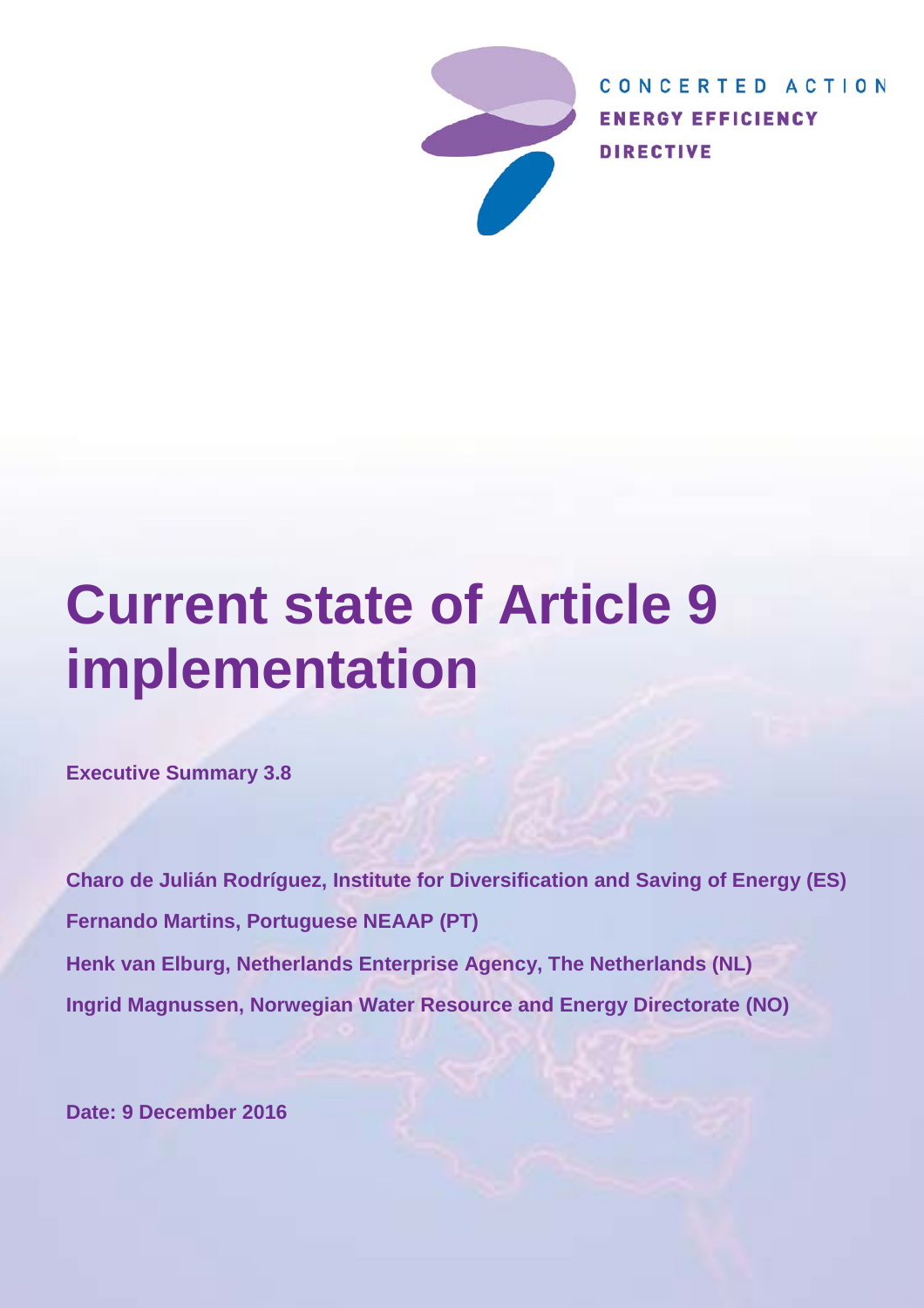# **1 Summary**

Since the implementation of Article 9 in 2012, several issues have been addressed with regard to metering and billing. This report presents a review of the current state of EED Article 9 implementation, including Article 9.3 which has a deadline of the end of 2016. The review includes an assessment of the benefits and challenges in short and medium term. However, it is important not to lose sight of future developments and consider their positive or negative impact.

The Member States (MS) are proceeding with the roll-out of meters that will provide information on accurate energy consumption and actual time of use, as described in Article 9.1. The pace of the roll-out varies, and MS have different challenges. Roll-out of electricity meters is ahead, and in most MS the Distribution System Operator (DSO) have been given the responsibility of installing the meters. However, the roll-out of gas meters has been a little slower. For district heating and hot water, about half of the MS claimed that competitively priced individual meters that accurately reflect the final customer's actual energy consumption are offered to consumer groups.

When implementing smart meters, various obligations apply under Article 9.2. One of these obligations is the ten common minimum functionalities for electricity smart metering systems: these are only met by half of the MS countries (European Commission Recommendation 2012/148/EU). Subjects like "clarity of time period", "actual time of use", "easiness" and "cost effectiveness" are, not surprisingly, more developed for electricity and gas, while for district heating and cooling and domestic hot water there is less progress. At this moment, it is possible to say that there are several projects already implemented that show evidence between of 1% to 3% of energy savings as a result of information on actual energy consumption of electricity and gas. Security and privacy are addressed by most of the MS, and actions have been taken to meet the recommendations.

Metering of thermal energy in multi-apartment and multi-purpose buildings is subject to discussions and challenges. Feedback from MS shows very different situations regarding the type of metering (meters and heat cost allocators). A lot of MS have implemented rules for cost allocation, and have accompanied the rules with guidelines.

Another important topic for discussion was Article 9.3, where EED requires that individual meters should be installed by  $31^{\text{st}}$  December 2016 at the latest, except if it is not technically feasible and economically justifiable. More than half of the CA EED participants predict that they will meet the deadline. However, it appears that there is some uncertainty about the outcome of technical and/or economic studies in those MS.

In general, MS state that it depends on the local or specific situation whether the installation of individual metering will be technically and economically feasible in existing buildings. By default, however, it is not considered to be so. Only in the case of deep renovations might there be a positive business case for introducing individual metering in existing buildings.

In this context, the calculation of cost effectiveness in metering thermal energy consumption in multi-apartment and multi-purpose buildings is demanding and challenging. MS are concerned about how to map and decide on costs, and how to estimate the potential for energy efficiency. However, EED Articles 9, 10 and 11 are subject to revision by the European Commission, so future changes and challenge will come.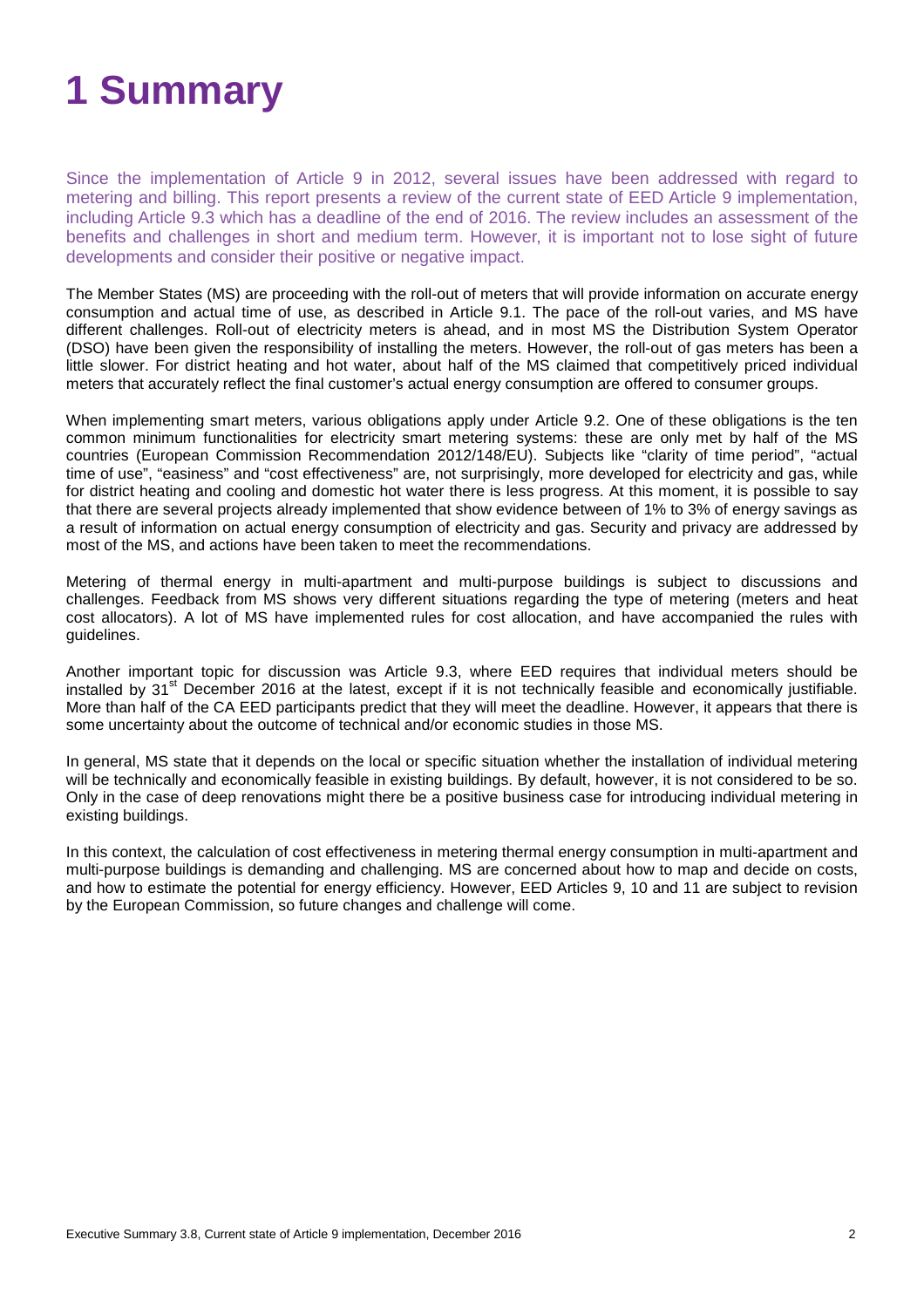# **2 Conclusions and Recommendations**

### Mapping of the status in implementation of Article 9 shows that:

In general, Article 9.1 ('Introduction of individual meters on actual energy consumption') can be considered as an effective promoter for the introduction of smart meters, bearing in mind that its 'success' also follows the impact of its predecessors: the Energy Services Directive (ESD) (Article 13) and the 3<sup>rd</sup> Energy Package (80% smart meters by 2020). Most MS report that they are rolling out meters for electricity and gas: 17 to 20 MS for electricity, and 7 to 18 MS for gas. (Variations are due to the use of source; a Joint Research Centre (JRC) report shows lower figures than what is reported by MS in a CA EED questionnaire.)

However, if MS introduce smart meters, the implementation of the requirements listed in Article 9.2.a to 9.2.e, shows more mixed results. This is due to different MS opinions regarding which objectives and which benefits to final customers should be taken into account when introducing smart meters. As a consequence, many MS have different levels of (legal) arrangements regarding the minimum functionalities for energy efficiency and consumer benefits (Art. 9.2a), respect for privacy and security (Art. 9.2b), the supporting of product and market developments (Art. 9.2d) and providing advice and meter reading management (Art. 9.2e). Only the requirement to allow exporting electricity into the grid from final customer premises (Art. 9.2c) seems to be standardised in smart meters in most MS.

On district heating, cooling and hot water, the EED implementation seems to present a more substantial (and sometimes challenging) development due to the technical and physical necessity when installing individual meters or heat cost allocators to obtain the consumption of a single end-user. Metering of thermal energy in multiapartment and multi-purpose buildings is challenging. There is uncertainty with regard to several issues, especially on costs and saving potential.

#### Recommendations:

- The roll-out of individual metering of **electricity and gas** customers still needs some focus. Some follow up should be done by the Concerted Action with MS.
- MS need support on issues regarding individual metering of **district heating and cooling and hot water**. Examples include legal challenges, privacy and security, consumer benefits, and good information to end users. This topic seems to need continuing focus and support from CA and EC.
- **Cost effectiveness** in the implementation of individual metering of heating, cooling and domestic hot water in multi-apartment and multi-purpose buildings will need focus and support.
	- o MS need more information and evidence of the potential of energy efficiency. More studies should be mapped and shared.
	- More information on examples, case studies, solutions and costs should be mapped and shared.
- **Behavioural issues** can be addressed more: a smart meter itself does not save energy. Saving energy is a change in behaviour and lifestyle of users. Show how knowledge on behaviour can be used to create changes.
- **Privacy, security and consumer protection**: There is controversy on subjects relating to privacy, security and consumer protection. More in-depth work could address those issues. MS need guidance, clarifications and answers.
- **Revised EED** and revised Article 9 will bring up new questions and discussions. Issues should be addressed and challenges should be discussed and elaborated. Good practices should be shared.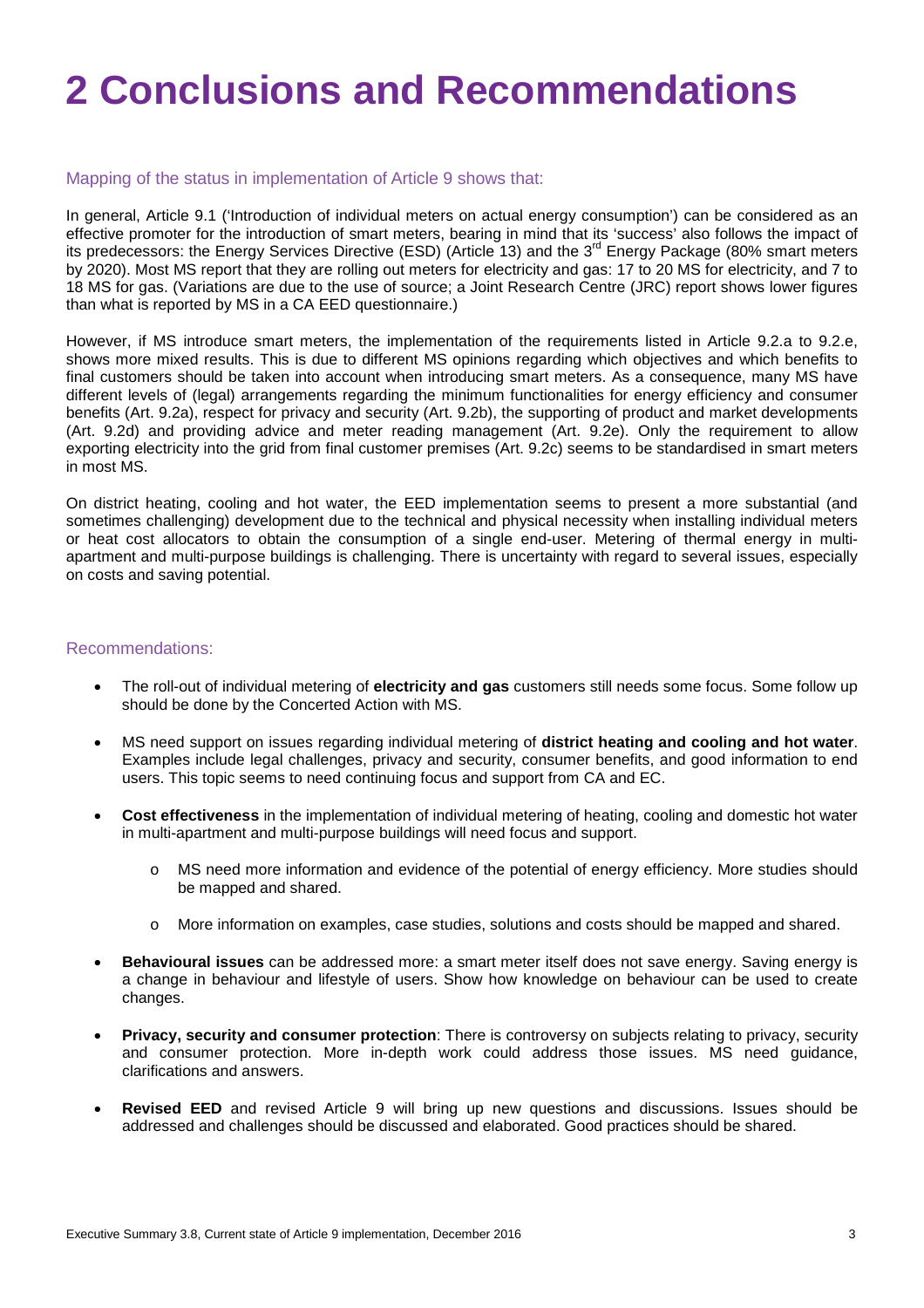# **3 Practical Examples**

Two MS (Spain and Slovakia) provided practical examples that demonstrated that Article 9 implementation is already a reality, especially if the main topic is smart metering. During a CA EED plenary meeting in Bratislava, participants visited a smart neighbourhood and the Smart Meters laboratory, where it was possible to look at technical issues relating to the monitoring of electricity, gas, hot/cold water, heating and cooling. Spain provided a comprehensive presentation about Article 9 implementation in their country. A summary of these good examples can be found below.

### **3.1 Implementation of Article 9 and the roll-out of electricity smart meters in Spain**

The **implementation process of smart meters in the MS** started before the approval of both Directive 2009/72/EC (Internal Electricity Market) and Directive 2012/27/EC (EED) with the publication of a complete regulatory framework:

- Royal Decree 809/2006 of 1<sup>st</sup> July 2006, in which it was established that from 1<sup>st</sup> July 2007 new electricity meters for customers of a contracted capacity below 15 kW shall allow differentiation of consumption in different time periods and remote management.
- In Royal Decree 1110/2007 of 24<sup>th</sup> August, it was indicated that all household electricity meters shall be smart meters and the functionalities of the smart meter's system were also defined.
- Subsequently, the Ministerial Order ITC/3860/2007 of 28<sup>th</sup> December, established the roll-out plan of remote managed electricity meters (smart meters) indicating that 100% of household electricity smart meters would be deployed before  $31<sup>st</sup>$  December 2018. This Ministerial Order was amended by the Ministerial Order IET/290/2012 of 16<sup>th</sup> February, which modifies the milestones of the smart meter roll-out plan, establishing the following deadlines: 35% before 31<sup>st</sup> December 2014, 35% before 31<sup>st</sup> December  $2016$  and the remaining 30% before 31 $^{\text{st}}$  December 2018.

The above described legislation and in particular the specifications established in the Royal Decree 1110/2007 allow the fulfilment of the objectives of the Energy Efficiency Directive (EED). Smart meter functionality for household electricity meter permit registers for different time periods (6 time periods can be programmed), including registers of active and reactive energy, and maximum demanded power every 15 minutes. Moreover, it is possible to programme registration periods of a maximum interval of 1 hour. It is important to clarify that all data are integrated in a remote management and metering system.

The consumption data of the electricity consumers are registered by the meters and then collected by a secondary concentrator that is owned by the DSO. The next step is the main concentrator that is managed by the system operator, which manages Spain's metering system. This data, once completed and revised, is used for two different processes:

- Billing of electricity consumers (retail level)
- Settlement of both generation and demand in the electricity market (wholesale level)

The functionalities of remote management system in this MS included a set of characteristics of remote reading of active and reactive energy, power and quality parameters; remote parameter setting of metering equipment; activation of power control mode; remote periodic synchronisation with the system; power remote control and load management capacity.

Billing in Spain is based on real (and actual) meter readings from smart meters. These measurements are accumulated in different periods, depending on the type of contract (some contracts allow hourly energy accumulation, other contracts split the accumulation periods depending on the time of the day). For example, for the Voluntary Price for Small Consumer's contract, billing is done by considering both the actual consumption in each hour and the hourly price of the electricity market. Consumers can access their hourly consumption data via the DSO's website, according to the procedures and formats set in the legislation. Hourly prices allow electricity consumers who have an installed smart meter to receive price signals, which allows consumption of electricity in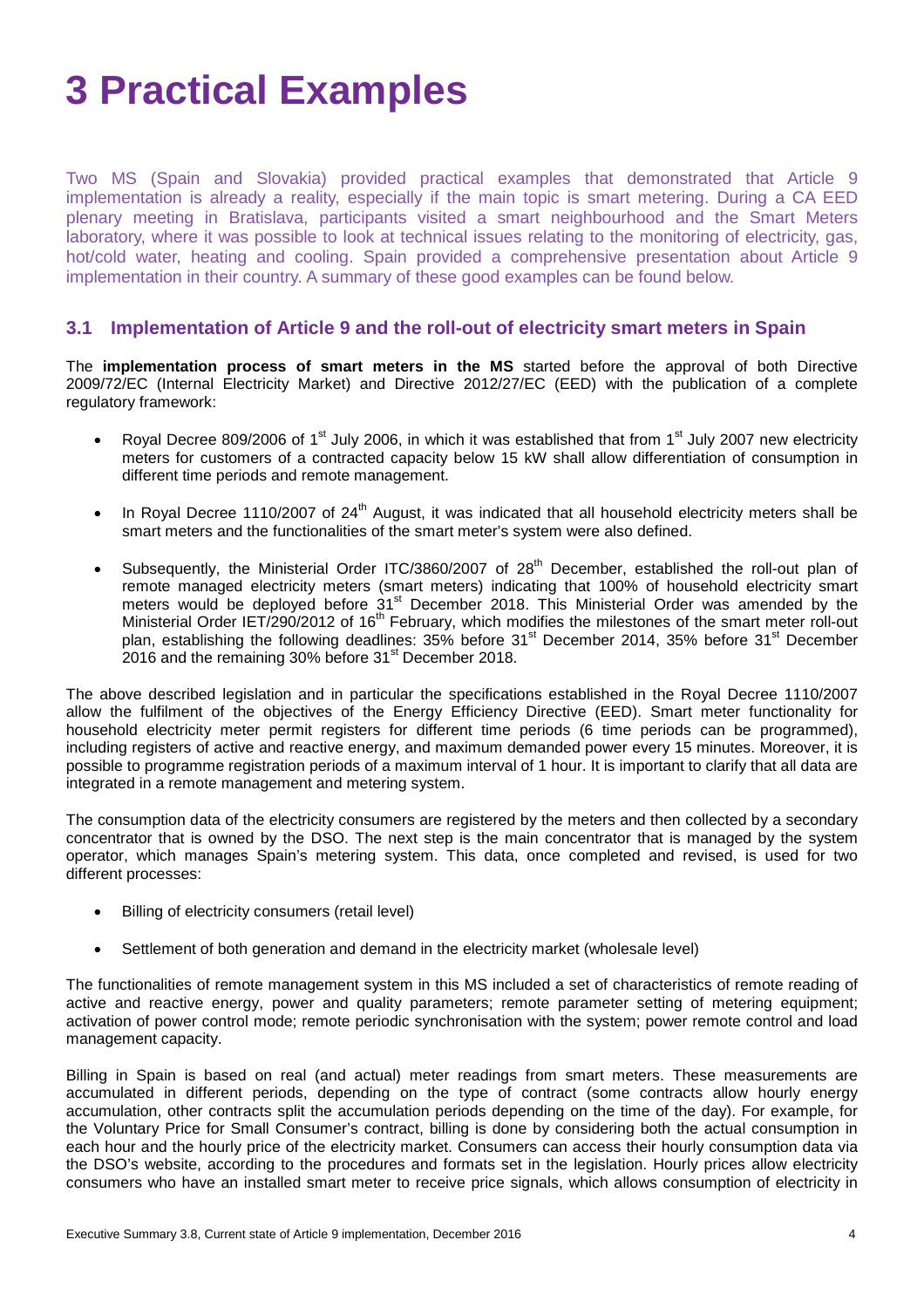periods when prices are cheaper, although potential savings in household electricity could be limited. Therefore, an ex-ante analysis of consumption patterns and habits to detect the potential for savings is needed, in order to avoid an excessive cost by setting metres functionality far beyond the state-of-play of the electricity markets, which are hourly at present.

## **3.2 Monitoring Heat2go SPP building, Slovakia**

**Heat2go is a monitoring system** to control the energy consumption and to acquire a complete overview of heat, water, electricity and gas consumption in multi-apartment and multi-purpose buildings.

Its modularity allows Heat2go to achieve a full report and evaluation of energy consumptions for the whole building by installing heat meters, heat cost allocators, water meters, electricity meters and gas meters. It can observe and measure heat consumption in individual rooms of the apartment, as well as the consumption of an entire building. It also monitors the consumption of electricity, gas, hot and cold water for each apartment and the total for the entire building.

The overview of all energy consumption allows monitoring and measuring devices in a single system. Thus, useful information on energy consumption can be obtained, providing the basis for changing consumer behaviour in order to achieve energy savings.

Output measured data is transparent and is established based on the requirements of customers. An important tool is the web interface, which permits to export readings in tabular or graphical reports. An additional very important feature is the ability to create multiple and different levels of platform users, allowing the possibility to create users only to view the final consumption or users with administrator permission that might act more effectively in real time on final consumption. The main advantages for administrators include:

- Improved energy management of the building
- Requires no PC installation or licenses
- Information on the consumption of heat, water, electricity and gas is always online
- Automatic accounting of energy consumptions for each user
- The modernisation of services provided with an overview of consumption on the internet

The functionality for users are:

- Overview of all energy consumption available online
- No access to the apartment is needed for reading energy consumptions
- Over-compensation and waste alerts to a PC or mobile phone
- Consumption monitoring of heat for every room of the apartment
- Clear and accurate allocation of costs with graphs and consumption charts

### **3.3 Smart Meter laboratory in Bratislava**

Within the activities programmed for the CA EED meeting in Bratislava, there was a site visit to a smart meter laboratory in the Engineering School of the University of Bratislava. Initially, two presentations by members of the laboratory were attended. The first presentation was focused on the concept of smart grids and some aspects that were studied in the laboratory. The second one was a very specific and detailed explanation of the impact of demand response on the networks.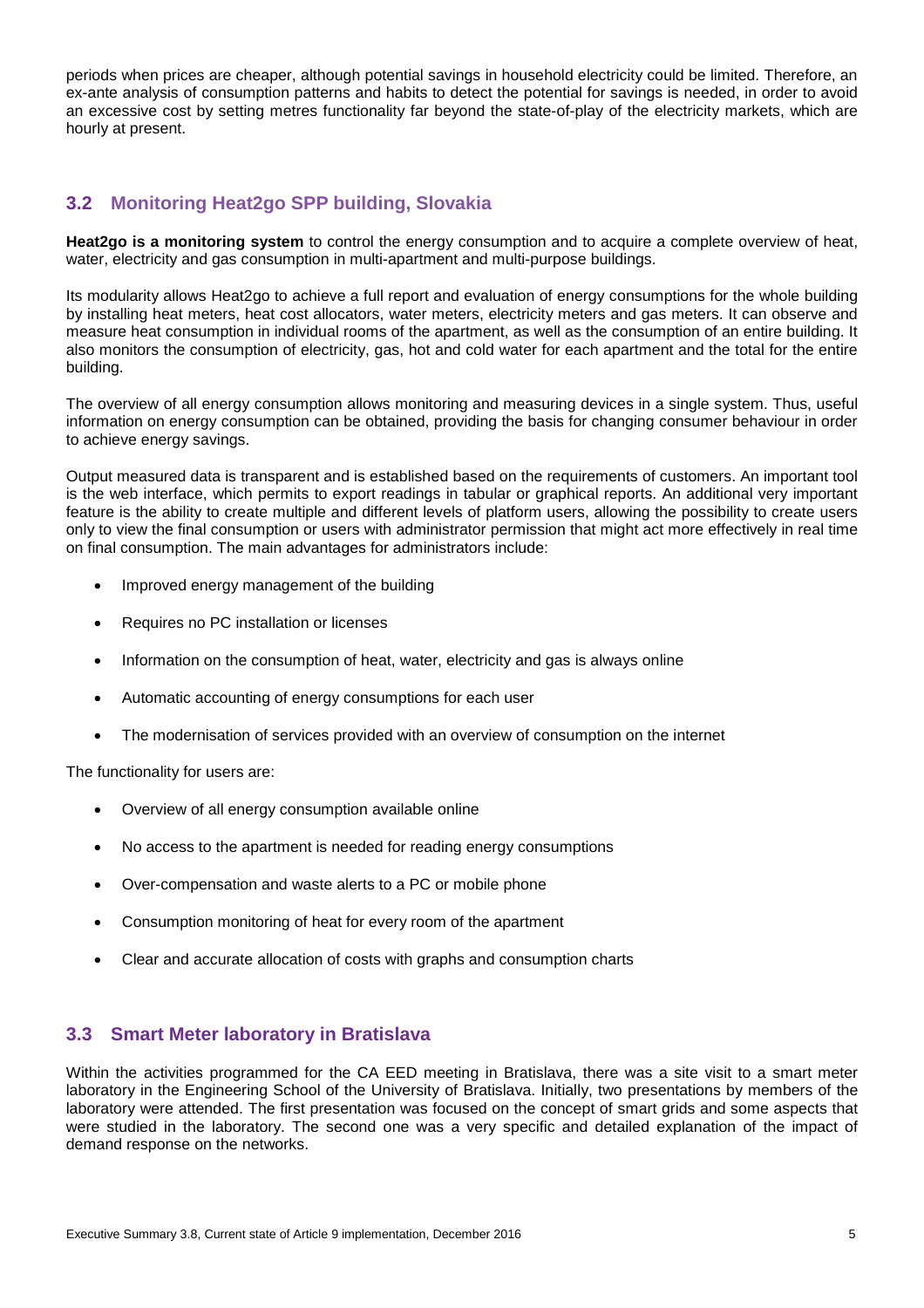It was possible to visit the facilities of the laboratory in which research and innovation activities are implemented with regard of testing smart meters and their functionalities, mainly focused on Power Line Communication (PLC) and different types of meters.

PLC is mainly used for telecommunication, tele-protection and tele-monitoring between electrical substations through power lines at high voltages, such as 110 kV, 220 kV and 400 kV. This can be used by utilities for advanced energy management techniques such as smart metering infrastructure, demand side management and demand response. One of the major PLC advantages is that, by using the electricity network, any "power connection" is a potential data network point, i.e. there is only the need to connect the connectivity equipment (usually a modem) to the power connection so the electricity network can act as a data network. In addition, this technology supports high transmission rates, reaching up to 200Mbps at various frequencies between 1.7 MHz and 30 MHz.

However, despite the apparent advantages, the electricity network is full of electronic equipment that causes noise in the frequency range used. By using PLC for smart metering there is a risk that the quality of communication and data transport is diminished. For this reason, it is essential that a single protocol is developed for smart meter data transmission using PLC to ensure exclusive use on the above mentioned frequency range. With this measure, it will be possible to reduce the influence of certain equipment on the performance of this type of communication (i.e. LED street lighting where often the drivers are of poor quality).

In this context, it was possible to verify how the smart meters communicated in both upstream (with the DSO system or other meters) and downstream (inside a house, for example). Some tests were conducted in order to show how meters react to different types of remote orders and frequency signals.